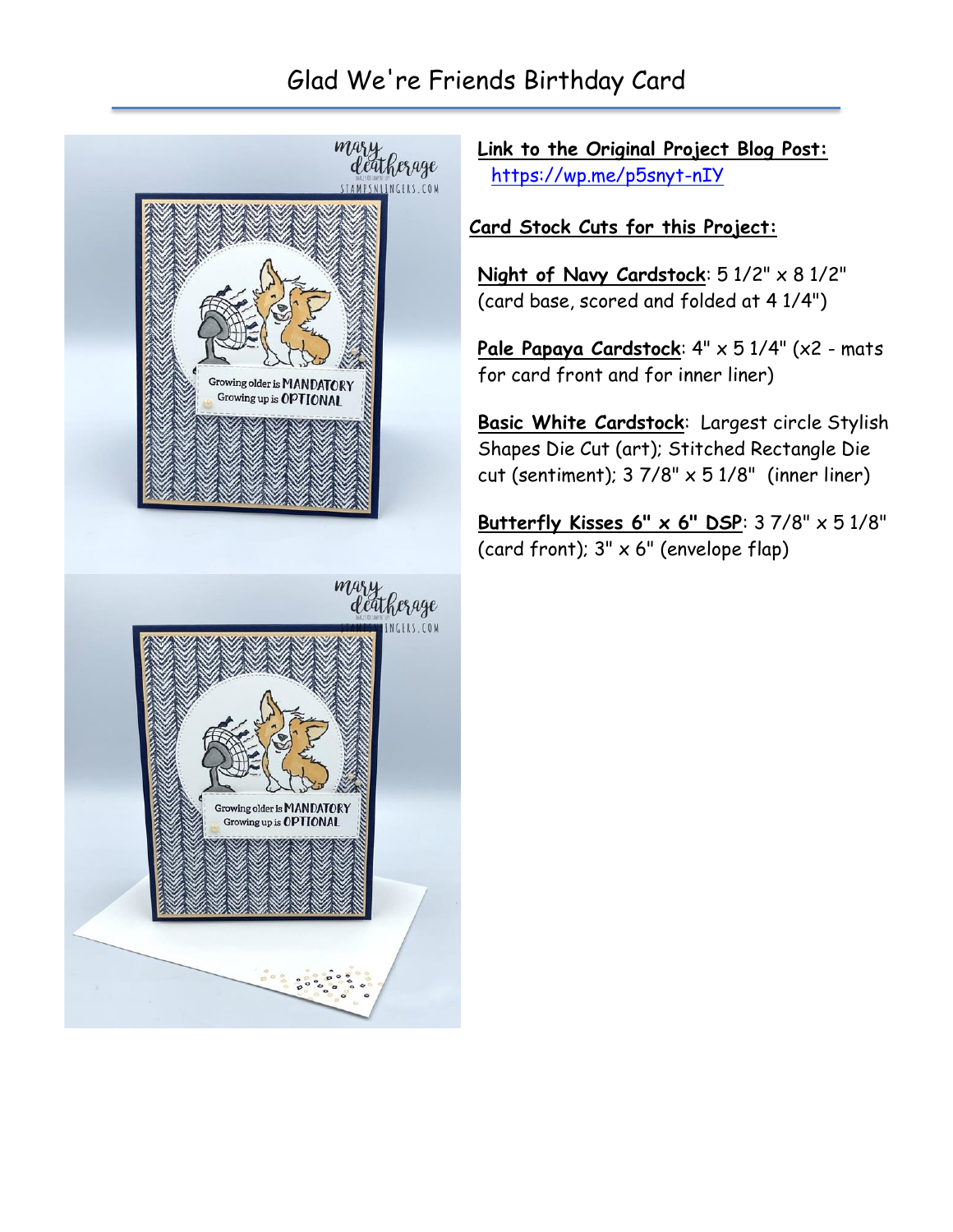## **Instructions for this Project**:

- 1. Use Liquid Glue to adhere the 3 7/8" x 5 1/8" piece of *Butterfly Kisses 6" x 6" DSP* on one of the  $4'' \times 51/4''$  pieces of Pale Papaya.
- 2. On a piece of Basic White cardstock stamp the Corgi with his fan from *Glad We're Friends* in Tuxedo Black Memento Ink.
- 3. Use the largest circle *Stylish Shapes Die* to cut it out.
- 4. Color the Corgi with the *Pale Papaya Stampin' Blend.*
- 5. Color the fan with the *Smoky Slate Blends*.
- 6. Color the fan streamers with the Night of Navy Stampin' Write Marker.
- 7. Use Liquid Glue to adhere the circle to the card front.
- 8. On another piece of Basic White cardstock stamp part of the *Glad We're Friends* sentiment in Night of Navy.
	- a. Cover the "Happy Birthday" with a sticky note.
	- b. Ink the rest of the sentiment using the Night of Navy Ink Pad.
	- c. Remove the sticky note.
	- d. Stamp the cardstock.
- 9. Use a *Stitched Rectangle Die* to cut out the sentiment.
- 10. Use Stampin' Dimensionals to adhere the sentiment to the card front.
- 11. Color a *Pearl Basic Jewel* with the *Dark Pale Papaya Stampin' Blend* and adhere it to the sentiment.
- 12. On the 3 7/8" x 5 1/8" piece of Basic White cardstock, stamped the rest of the *Glad We're Friends* sentiment in Night of Navy.
	- a. Cover the "Growing Older is Mandatory, Growing Up is Optional" part of the sentiment with a sticky note.
	- b. Ink the "Happy Birthday" using the Night of Navy Ink Pad.
	- c. Remove the sticky note.
	- d. Stamp the cardstock.
- 13. Stamp the confetti image from the set in Night of Navy and Pale Papaya inks around the sentiment.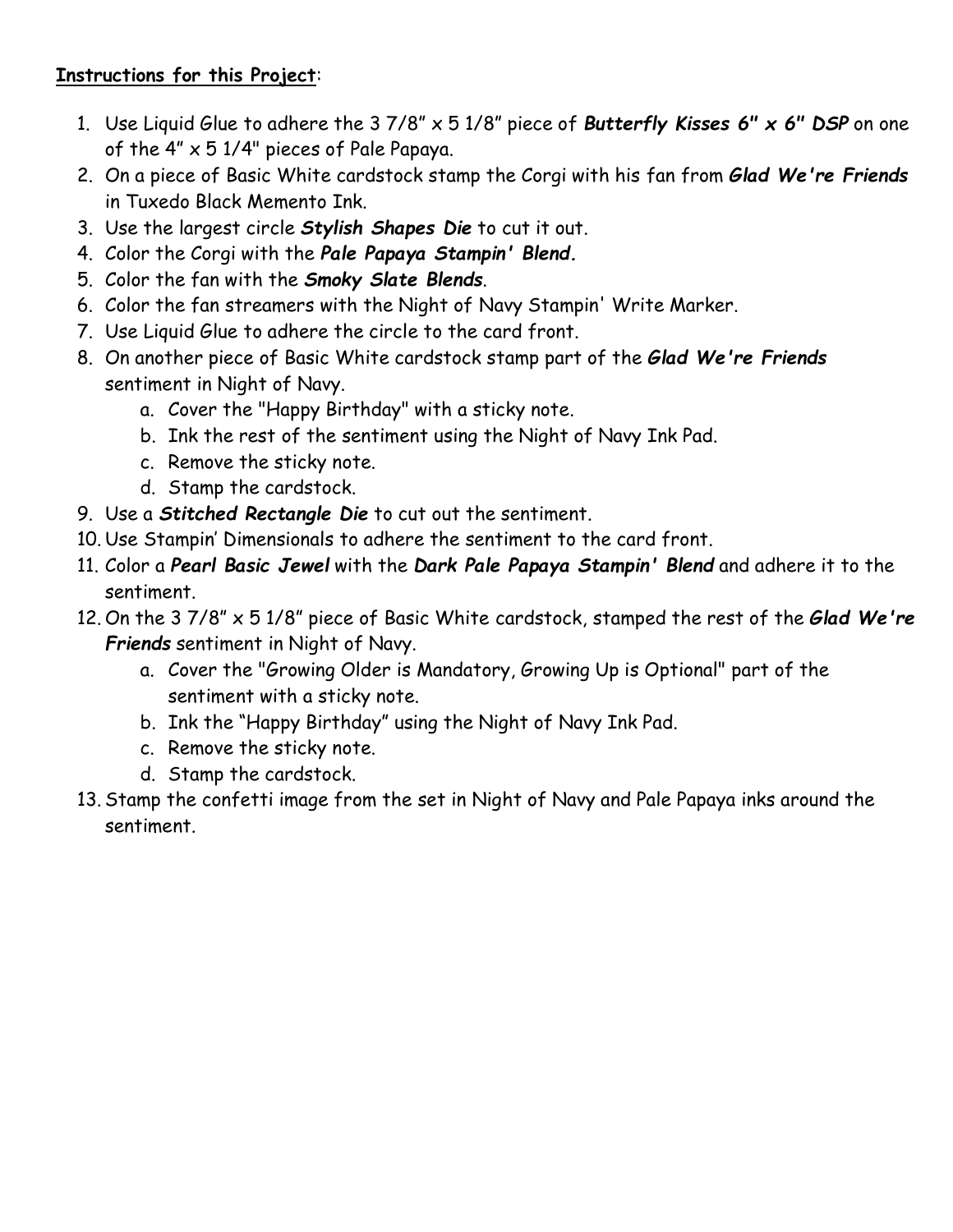

- 14. Use Liquid Glue to adhere the panel to the second  $4'' \times 51/4''$  piece of Pale Papaya cardstock.
- 15. Use Liquid Glue to adhere the matted panel to the inside of the Night of Navy card base.
- 16. Use Stampin' Dimensionals to adhere the card to the front of the card base.
- 17. Stamp the *Glad We're Friends* confetti in Night of Navy and Pale Papaya on the front of a Basic White Medium Envelope.
- 18. Use Liquid Glue to run a thin line around the edges of the envelope flap. Lay the  $3'' \times 6''$ piece of **Butterfly Kisses 6" x 6"** *DSP* over the flap and rub it lightly to ensure it's stuck down.
- 19. Use Paper Snips to trim off the excess paper.
- 20.DONE! ☺

## **Please click on the links to the right to see and purchase the available item(s) in my Online Store:**

Glad We're Friends Cling Stamp Set (English) [158787] - Price: \$21.00 http://msb.im/1ZCw Stylish Shapes Dies [159183] - Price: \$30.00 - http://msb.im/1ZCx Rectangle Stitched Dies [151820] - Price: \$35.00 - http://msb.im/1ZCy Butterfly Kisses 6" X 6" (15.2 X 15.2 Cm) Designer Series Paper [159112] - Price: \$12.00 http://msb.im/1ZCz Night Of Navy 8-1/2" X 11" Cardstock [100867] - Price: \$9.25 - http://msb.im/1ZD0 Pale Papaya 8-1/2" X 11" Cardstock [155668] - Price: \$9.25 - http://msb.im/1ZD1 Basic White 8-1/2" X 11" Cardstock [159276] - Price: \$10.25 - http://msb.im/1ZD2 Tuxedo Black Memento Ink Pad [132708] - Price: \$6.00 - http://msb.im/1ZD3 Night Of Navy Classic Stampin' Pad [147110] - Price: \$8.00 - http://msb.im/1ZD4 Pale Papaya Classic Stampin' Pad [155670] - Price: \$8.00 - http://msb.im/1ZD5 Smoky Slate Stampin' Blends Combo Pack [154904] - Price: \$9.00 - http://msb.im/1ZD6 Pale Papaya Stampin' Blends Combo Pack [155519] - Price: \$9.00 - http://msb.im/1ZD7 Neutrals Stampin' Write Markers [147158] - Price: \$30.00 - http://msb.im/1ZD8